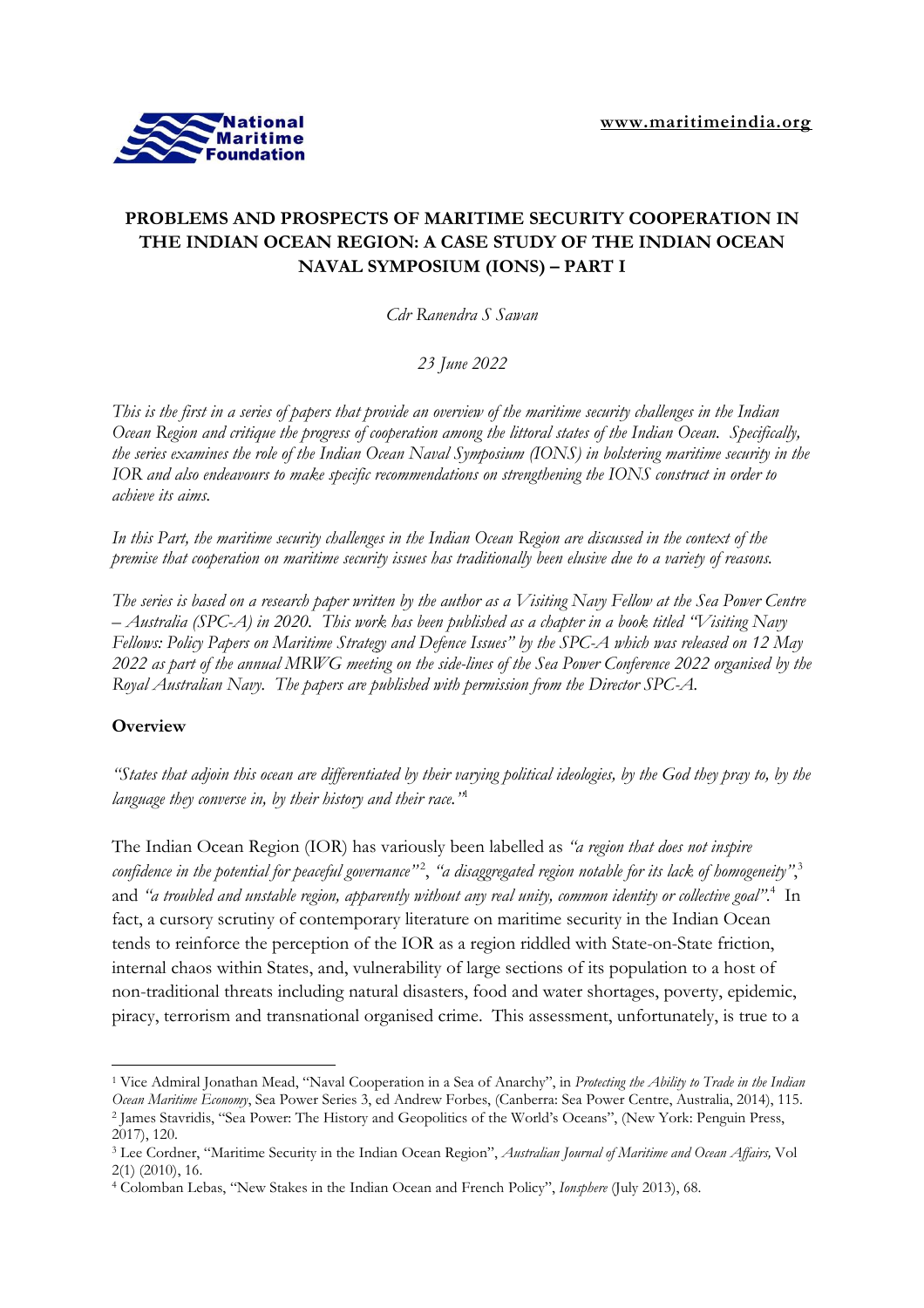large extent. In 2011, for example, a total of 142 political conflicts were recorded in the IOR, representing more than a third of the 388 conflicts worldwide, including 12 of the world's 20 wars, as well as an additional eight limited wars.<sup>5</sup> The displacement of the Rohingyas from the Rakhine province of Myanmar in 2017, and the devastating earthquake and tsunami in Indonesia in September 2018, illustrate the gravity of non-traditional security challenges in the region.

Yet, the Indian Ocean has gained prominence as a focus of strategic policy for nations,<sup>6</sup> its centrality in sustenance of economic activity for its littoral States, 7 and, as a zone of competition among major powers. <sup>8</sup> Moreover, the Indian Ocean Region has also been characterised by a large presence of extra-regional powers since the beginning of the colonial period in Asia and East Africa. This extra-regional influence has continued in the contemporaneous geopolitical context — albeit with different actors and in different ways — primarily due to the vested interests of these actors, but also because the region lacks a robust regional security mechanism. This absence of a regional security mechanism, especially in the maritime domain, has resulted in proliferation of a range of threats and challenges to maritime security. Consequently, extraregional powers have mobilised efforts to address the regional maritime security challenges of which the ongoing multi-national effort in counter piracy operations off the coast of Somalia is a well-known example. Although the IOR does have some cooperative mechanisms for promoting maritime security, their effectiveness addressing the maritime security challenges, is widely debated and often doubted.

## **Review of Maritime Security Cooperation in the IOR**

The subject of maritime security in the Indian Ocean, and now the Indo-Pacific, is quite expansive with themes ranging from power-plays by the Great Powers during the Cold War to the rise of new regional powers. The dimensions of maritime security — both from the conventional as well as non-conventional perspectives — have also been addressed adequately. Some of the many extant works, relevant to this article, are mentioned in succeeding paragraphs.

In *Maritime Security in the Indo-Pacific: Perspectives from China, India and the United States*, perspectives on key issues such as traditional and non-traditional challenges, multilateral mechanisms and cooperative measures have been obtained from experts, practitioners and policy makers. <sup>9</sup> Ghosh and Kumar<sup>10</sup> make a holistic assessment of maritime security challenges in the IOR, while noting that "IONS has yet to develop the range of interoperability templates required to overcome the various threats and

<sup>5</sup> David Michel and Russell Sticklor, "Indian Ocean Rising: Maritime and Security Policy Challenges", in Indian Ocean Rising, eds David Michel and Russell Sticklor, (Washington DC: Stimson Center, 2012), 11.

<sup>6</sup> Australian Government, Department of Defence, 2016 Defence White Paper, 61-62, <https://www.defence.gov.au/about/publications/2016-defence-white-paper>

<sup>7</sup> Government of India, Integrated Headquarters Ministry of Defence (Navy), Ensuring Secure Seas: Indian Maritime Security Strategy (2015), 24-32, [https://www.indiannavy.nic.in/content/indian-maritime-security-strategy-](https://www.indiannavy.nic.in/content/indian-maritime-security-strategy-2015)[2015.](https://www.indiannavy.nic.in/content/indian-maritime-security-strategy-2015)

<sup>8</sup> Ensuring Secure Seas: Indian Maritime Security Strategy, 37.

<sup>9</sup> Mohan Malik ed., "Maritime Security in the Indo-Pacific: Perspectives from China, India and the United States", (Maryland: Rowman and Littlefield, 2014).

<sup>10</sup> Yogendra Kumar and Probal K Ghosh, "The "Indo" in the "Indo-Pacific"—An Indian View"*, Naval War College Review* 73, No 2 , 60-86, <https://digital-commons.usnwc.edu/nwc-review/vol73/iss2/7> .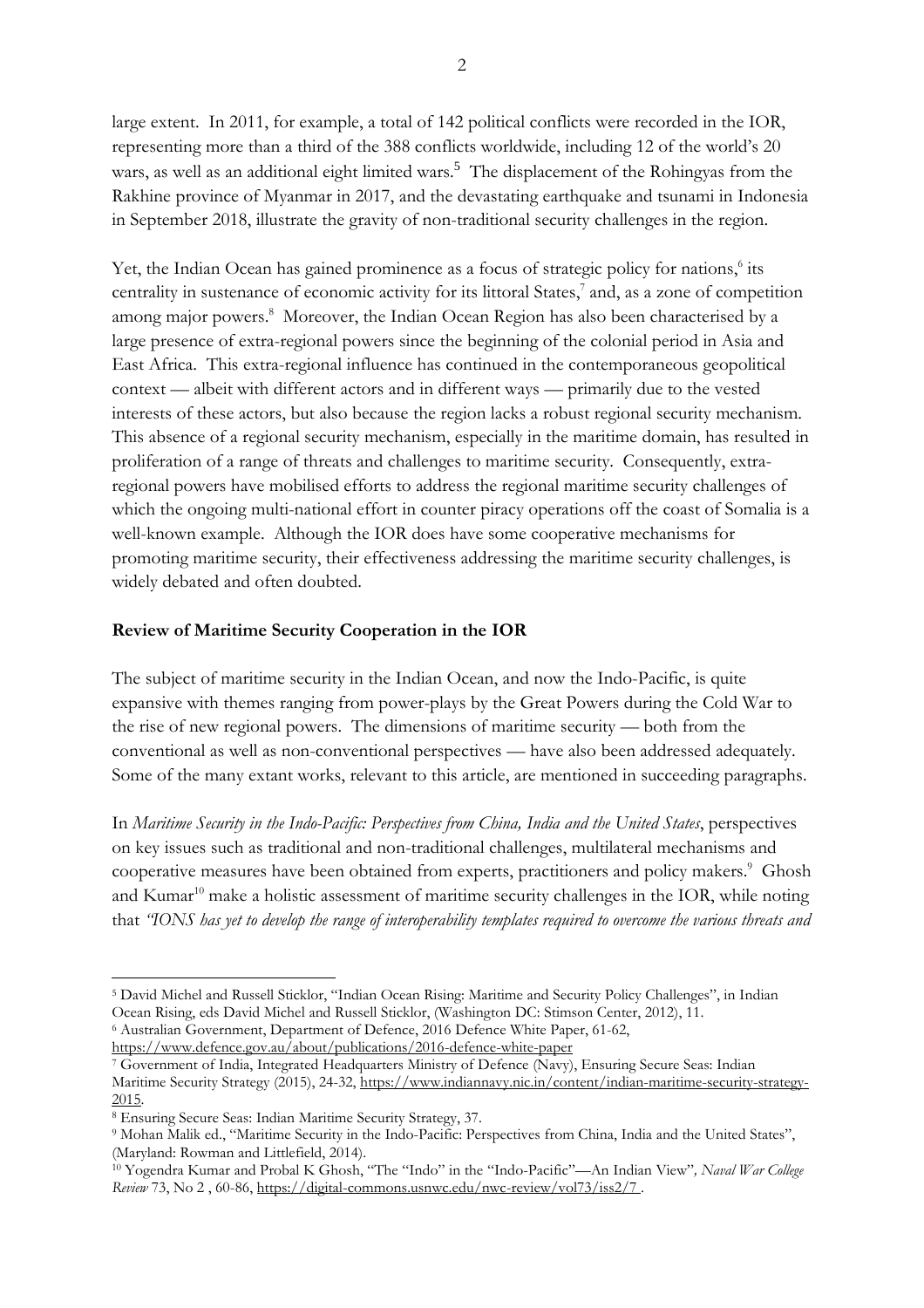*challenges found in the regional maritime arena"*. <sup>11</sup> A report by the National Maritime Foundation, New Delhi, entitled "Indo Pacific Partnership: Realising the Benefits of Economic and Maritime Cooperation", contains a conceptualisation of both IONS and the Western Pacific Naval Symposium (WPNS) at the 'Executive Level' of the emerging Indo-Pacific architecture.<sup>12</sup> This report also contains a chapter on the non-traditional security issues in the Indo-Pacific and calls for a twin approach — at the sub-regional and the trans-regional levels — while having a clear focus on 'small hotspots' in order to address these issues.<sup>13</sup> Commander Shishir Upadhyaya focuses on the current maritime security environment in the IOR as well the impediments in maritime security cooperation and has developed a framework for analysis of maritime security cooperation, which is relevant to this paper. <sup>14</sup> Lee Cordner has examined various possible models for regional cooperation in the IOR (such as the ASEAN Regional Forum (ARF) and Indian Ocean Rim Association (IORA)) and also posits that *"in the absence of something akin to the* Track 1 ARF, perhaps supported by the Track 2 CSCAP—to work security, strategy, and policy issues at *head-of government, senior-minister, senior-official, and academic levels—IONS is likely to facilitate only minor and relatively low-level, navy-to-navy cooperation"*. <sup>15</sup> Cordner's thesis on Indian Ocean maritime security contains a detailed examination of regional maritime governance and security structures and, in passing, describes IONS progress as 'glacial' and the support from regional navies 'patchy'.<sup>16</sup>

#### **Maritime Security Challenges in the IOR**

"The IOR is demonstrably maritime. The national interests of its States range from the need to ensure the unfettered flow of maritime trade to support burgeoning, or emerging and struggling, economies to the need for *effective management of the Indian Ocean's vast "maritime commons," both national jurisdictions and high seas."* 17

The IOR is riddled with multiple security challenges across the spectrum of threats which range from traditional (conventional State-on-State conflicts) to non-traditional (threats emanating from non-State actors or those sponsored by States without their active involvement). Many of these threats manifest under the rubric of maritime security challenges. The Indian Maritime Doctrine terms the IOR the *"hotbed of international crime"*, <sup>18</sup> while simultaneously highlighting other threats such as maritime terrorism, natural disasters and territorial disputes between States.

<sup>11</sup> Kumar and Ghosh, "The "Indo" in the "Indo-Pacific"—An Indian View"*,* 64.

<sup>12</sup> Captain Gurpreet Khurana, "The 'Indo-Pacific' Idea: Origins, Conceptualisations and the Way Ahead", in Indo-Pacific Report 2019: Realising the Benefits of Economic and Maritime Cooperation, (New Delhi: National Maritime Foundation, 2019), 19.

<sup>13</sup> Sanjay Pulipaka and Paras Ratna, "The Indo-Pacific and Non-Traditional Security Issues", in Indo-Pacific Report 2019: Realising the Benefits of Economic and Maritime Cooperation, (New Delhi: National Maritime Foundation, 2019), 162.

<sup>14</sup> See Chapters 2 and 4 in Shishir Upadhyaya, "Maritime Security Cooperation in the Indian Ocean Region: Assessment of India's Maritime Strategy to be the Regional "Net Security Provider"" (PhD thesis, University of Wollongong, 2018), [https://ro.uow.edu.au/theses1/297.](https://ro.uow.edu.au/theses1/297)

<sup>15</sup> Lee Cordner, "Progressing Maritime Security Cooperation in the Indian Ocean", *Naval War College Review* 64, No 4, 80.

<sup>16</sup> Lee Cordner, "Indian Ocean Maritime Security: Risk-based International Policy Development", (PhD thesis, University of Adelaide, 2015), 176.

<sup>&</sup>lt;sup>17</sup> Cordner, "Progressing Maritime Security Cooperation in the Indian Ocean", 71.

<sup>18</sup> Government of India, Integrated Headquarters Ministry of Defence (Navy), Indian Maritime Doctrine, (New Delhi, 2009), 60.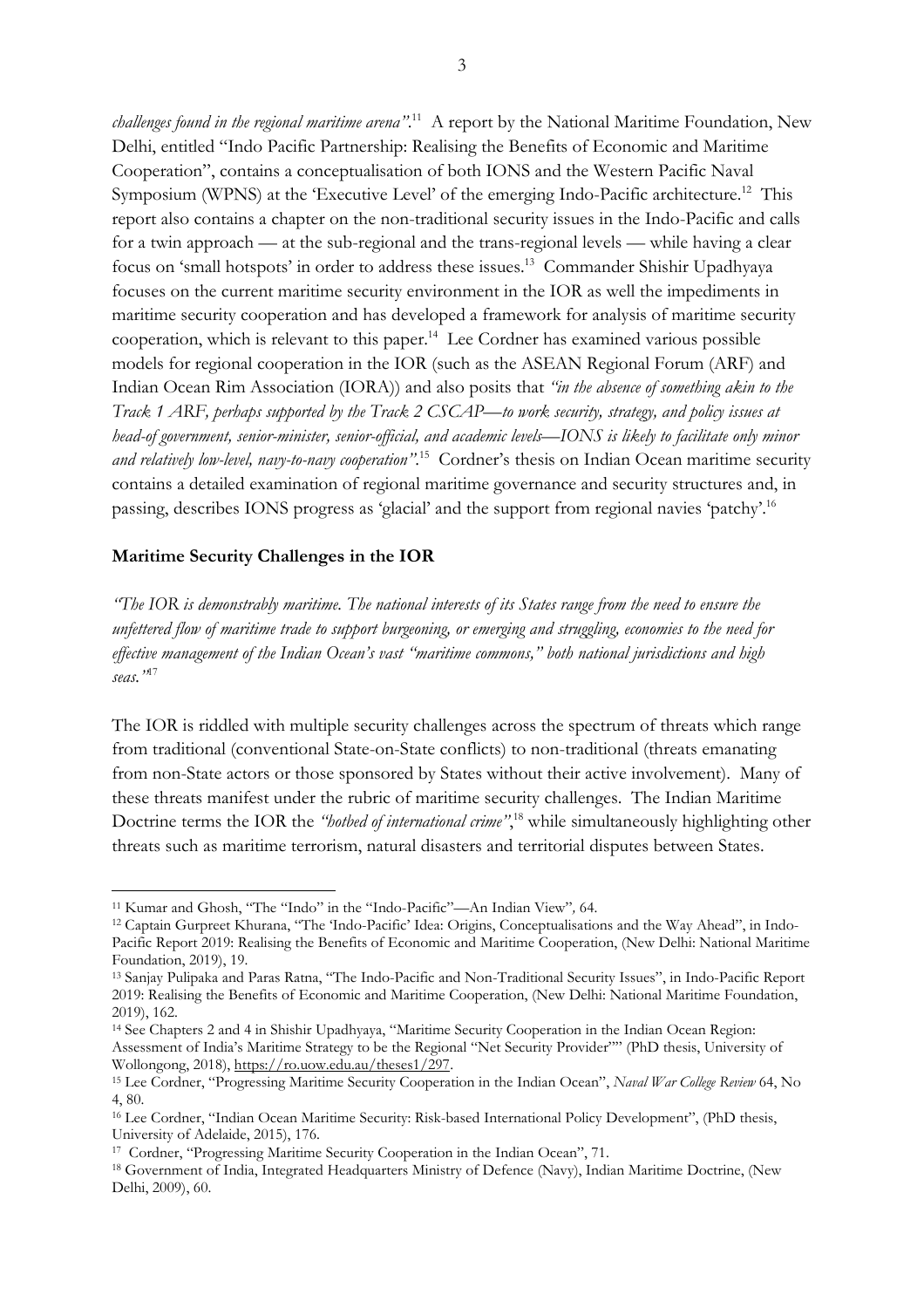Cordesman *et al* have carried out a strategic net assessment of the IOR and have highlighted a whole range of major strategic issues and risks in the IOR that extend from instability in the Persian Gulf to the fragile relationship between India and Pakistan.<sup>19</sup> However, these are issues that do not readily lend themselves to regional cooperation — either because they are disputes of bilateral nature or are issues in which the positions assumed by State parties are deeply entrenched in historical and cultural context. Therefore, this paper will focus on 'low end' threats, which primarily lie in the non-traditional zone. These are, according to David Brewster, "low-hanging fruit — while they sit at the 'soft' end of the spectrum of security cooperation, they can be very useful *ways to develop personal relationships and interoperability and provide an opportunity to generate significant goodwill"*. 20

It might be useful to clarify that non-traditional threats are not exactly "low-hanging fruit"; while they do not typify warfighting aspects and reside primarily at the lower end of spectrum of threats, they can be highly resistant to resolution and therefore many of them constitute what Sam Bateman calls *"wicked problems"*. <sup>21</sup> However, they are more likely to engender cooperation than are issues related traditional threats such as territorial disputes and power struggles.

### **Non-Traditional Maritime Security Challenges in the IOR**

According to Kumar and Ghosh, many of the threats in the IOR are rooted in inadequate enforcement capabilities, which in turn, is detrimental to good order at sea and leads to a rise in maritime crime and violence.<sup>22</sup> They point to the intensifying political conflict in Yemen, the 'rooting' of the Islamic State of Iraq and Syria (ISIS), as also the Al Qaeeda in the western IOR, and to the problems of human trafficking, drug smuggling and ethnic strife in the eastern IOR, while observing the lack of a region-wide capability to prevent Illegal, Unreported and Unregulated (IUU) fishing or to counter the growing maritime capabilities of terrorist groups.<sup>23</sup>

Admittedly, it is not difficult to grasp the range and depth of security challenges that bedevil the IOR. A number of reports and assessments prepared by global organisations as well as national agencies continue to draw attention to these threats and challenges, some of which are enumerated below:

**Drug Trafficking and Narco-terrorism**. The Indian Ocean, by virtue of its location, is home to the narcotic trade from both the 'Golden Triangle' and the 'Golden Crescent'. This ocean has emerged as an important transit route for the dispatch of large

<sup>20</sup> David Brewster, "The Australia-India Framework for Security Cooperation: Another Step Towards an Indo-Pacific Partnership", The Institute for Regional Security, 47,

[https://www.regionalsecurity.org.au/Resources/Documents/11-1%20-%20Brewster.pdf.](https://www.regionalsecurity.org.au/Resources/Documents/11-1%20-%20Brewster.pdf)

<sup>19</sup> Anthony H Cordesman and Abdullah Toukan, "The Indian Ocean Region: A Strategic Net Assessment", Centre for Strategic and International Studies, August 2014, 6-7, [https://csis-prod.s3.amazonaws.com/s3fs](https://csis-prod.s3.amazonaws.com/s3fs-public/legacy_files/files/publication/140725_Indian_Ocean_Region.pdf)[public/legacy\\_files/files/publication/140725\\_Indian\\_Ocean\\_Region.pdf.](https://csis-prod.s3.amazonaws.com/s3fs-public/legacy_files/files/publication/140725_Indian_Ocean_Region.pdf)

<sup>&</sup>lt;sup>21</sup> See Sam Bateman, "Solving the 'Wicked Problems' of Maritime Security: Are Regional Forums up to the Task", *Contemporary South East Asia* 33, No 1 (April 2011). Bateman argues that several of the seemingly minor problems of maritime security – such as interpretation of the Law of the Sea, maritime zones and maritime jurisdictions, good order at sea - defy solution and hence calls them the 'Wicked Problems' of maritime security.

<sup>22</sup> Kumar and Ghosh, "The "Indo" in the "Indo-Pacific"—An Indian View"*,* 57.

<sup>23</sup> Kumar and Ghosh, "The "Indo" in the "Indo-Pacific"—An Indian View"*,* 58-61.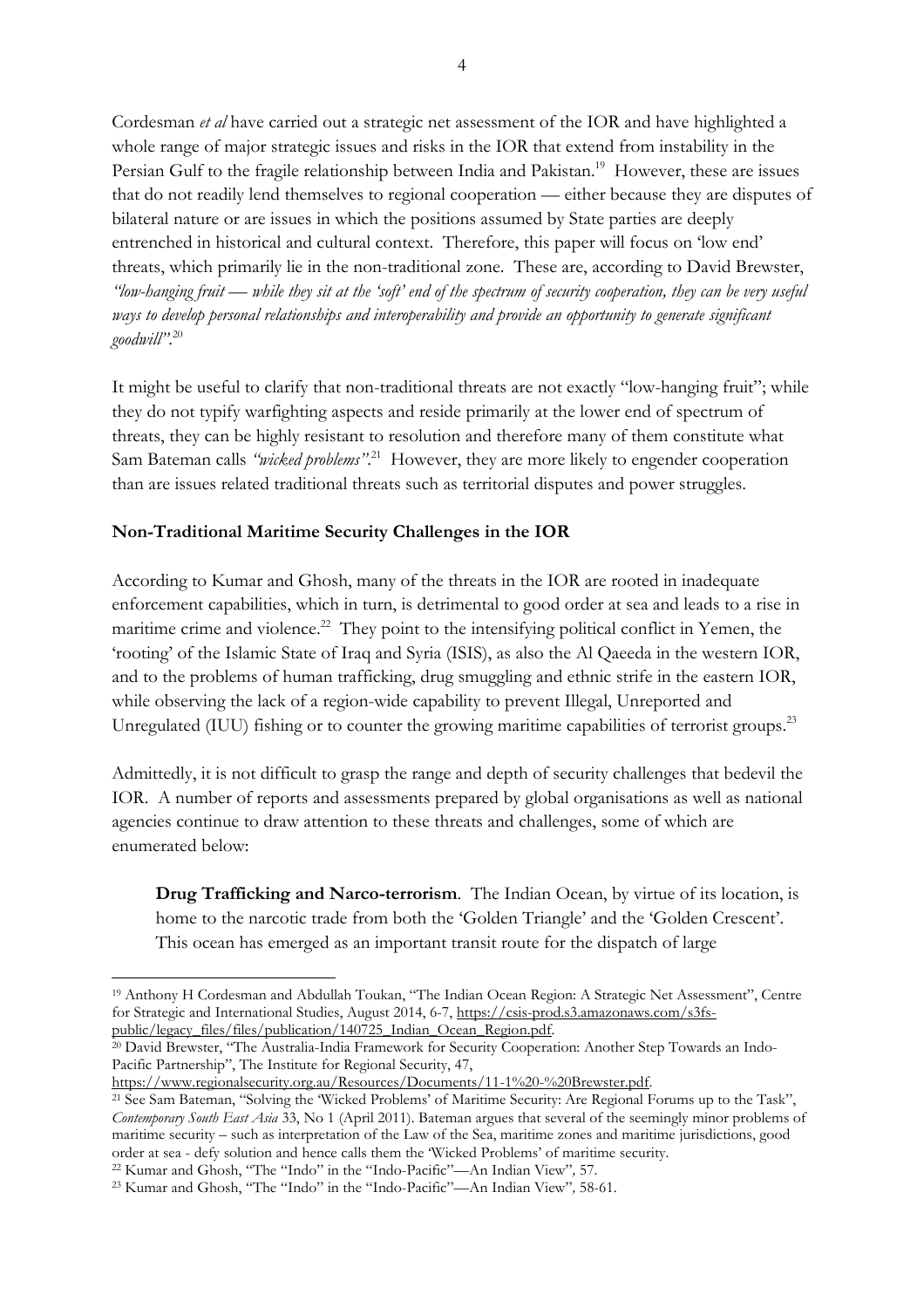consignments of narcotics.<sup>24</sup> Most of the poppy cultivation in the region takes place in the areas that lie on the rim of the Indian Ocean. Terrorist groups operate with transnational criminal organisations and drug cartels, and spawn warlords. Drug money is used to procure weapons, arms and ammunition and to support terrorist activities and insurgencies. The transhipment of these tools of terror, which are used to support terrorist activities and insurgencies, often takes place in the waters of the Indian Ocean.<sup>25</sup> A report by the United Nations Office on Drugs and Crime (UNODC) points out that the Indian Ocean remains a conduit for outbound transit of heroin from Central Asia and the inbound trafficking of cocaine from South America.<sup>26</sup>

**Maritime Terrorism**. Maritime terrorism is another serious threat that is prominent in the Indian Ocean Region. Seven of the top ten nations that suffered the most terror attacks in 2017 are in the IOR. $27$ 

**Human Trafficking and Illegal Migration**. In the context of human trafficking, the UNODC notes that only nine per cent of human trafficking takes place across regions, with 33 per cent of the victims being trafficked within the same region or sub-region (the IOR, in this context) and 58 per cent of victims within national boundaries.<sup>28</sup> The report further notes that the Indian Ocean is the main conduit for the trafficking of persons, especially those outbound from South Asia and East Asia.<sup>29</sup> According to another estimate, human trafficking is most prevalent in Asia, and victims number about 250,000 people from South East Asia and about 150,000 from South Asia.<sup>30</sup>

**Natural Disasters**. Natural disasters occur frequently in the IOR. A UN report on disasters in the Asia-Pacific – a region that also includes parts of the IOR – notes that in 2018, almost half of the 281 natural disaster events worldwide occurred in the Asia-Pacific region, including 8 out of the 10 deadliest ones.<sup>31</sup> In the same year, as indicated by another report, Indonesia accounted for nearly half the casualties worldwide while India recorded the largest proportion of people affected by natural disasters.<sup>32</sup> The majority of these – such as floods, droughts and earthquakes – occur in the hinterland with little role for navies in terms of providing relief. However, although the number of disasters in the

<sup>27</sup> Sanjay Pulipaka and Paras Ratna, "The Indo-Pacific and Non-Traditional Security Issues", The Indo-Pacific Partnership: Realising the Benefits of Maritime and Economic Cooperation, (New Delhi: NMF, 2019), 155. <sup>28</sup> The United Nations Office on Drugs and Crime, "Global Report on Trafficking in Persons 2018", 41, [https://www.unodc.org/documents/data-andanalysis/glotip/2018/GLOTiP\\_2018\\_BOOK\\_web\\_small.pdf.](https://www.unodc.org/documents/data-andanalysis/glotip/2018/GLOTiP_2018_BOOK_web_small.pdf)

<sup>24</sup> Vice Admiral Sangram Singh Byce, "Maritime Strategy for India", in Maritime India, ed KK Nayyar, (New Delhi: Rupa & Co, 2005), 185-192.

<sup>25</sup> Indian Maritime Doctrine, 60.

<sup>26</sup> The United Nations Office on Drugs and Crime, World Drug Report 2019: Executive Summary, 16-17, [https://wdr.unodc.org/wdr2019/prelaunch/WDR19\\_Booklet\\_1\\_EXECUTIVE\\_SUMMARY.pdf](https://wdr.unodc.org/wdr2019/prelaunch/WDR19_Booklet_1_EXECUTIVE_SUMMARY.pdf%20on%20March%2021) .

<sup>29</sup> Global Report on Trafficking in Persons 2018, 44.

<sup>30</sup> World Vision, "Human Trafficking in Asia", [https://www.worldvision.com.au/docs/default](https://www.worldvision.com.au/docs/default-source/publications/human-rights-and-trafficking/people-trafficking-in-the-asia-region.pdf)[source/publications/human-rights-and-trafficking/people-trafficking-in-the-asia-region.pdf.](https://www.worldvision.com.au/docs/default-source/publications/human-rights-and-trafficking/people-trafficking-in-the-asia-region.pdf)

<sup>31</sup> Economic and Social Commission for Asia and the Pacific, UNESCO, "Summary of the Asia-Pacific Disaster Report 2019", 02 July 2019, 4, [https://www.unescap.org/sites/default/files/Summary%20of%20the%20Asia-](https://www.unescap.org/sites/default/files/Summary%20of%20the%20Asia-Pacific%20Disaster%20Report%202019_English.pdf)[Pacific%20Disaster%20Report%202019\\_English.pdf.](https://www.unescap.org/sites/default/files/Summary%20of%20the%20Asia-Pacific%20Disaster%20Report%202019_English.pdf)

<sup>&</sup>lt;sup>32</sup> Centre for Research on Epidemiology of Disasters (CRED), "Natural Disasters 2018", <https://reliefweb.int/sites/reliefweb.int/files/resources/CREDNaturalDisaster2018.pdf>.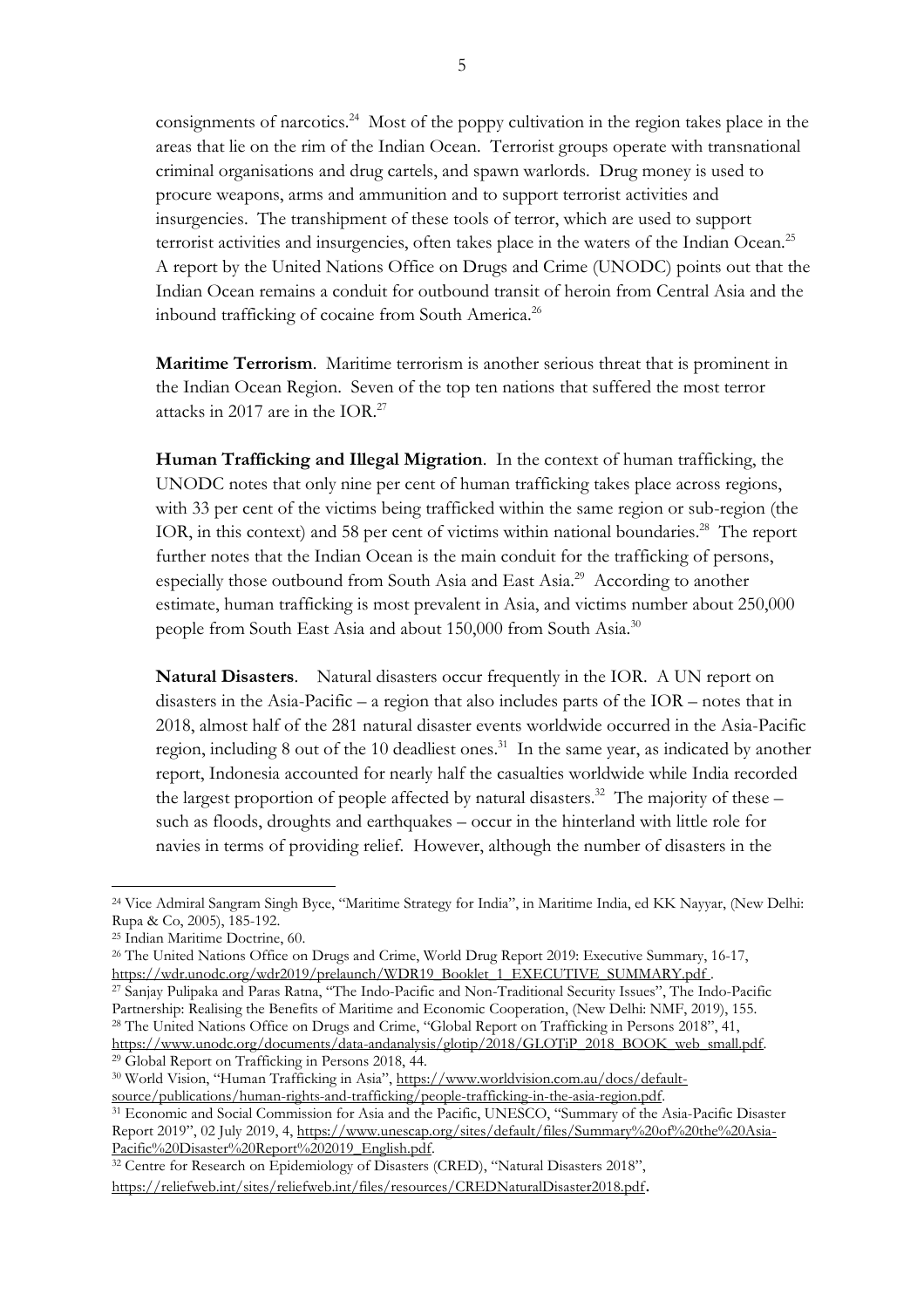coastal zones are fewer, their scale is enormous, as witnessed by the cyclones *Idai*<sup>33</sup> and *Fani*<sup>34</sup> in 2019, the series of earthquakes and tsunamis that affected Indonesia a year earlier,<sup>35</sup> and cyclone *Ockhi* in 2017.<sup>36</sup>

**Maritime Piracy**. Piracy and armed robbery in the Somali Basin, which had shown an increase from 2005 onwards, have reduced in recent years.<sup>37</sup> This has largely been the result of sustained anti-piracy operations by powerful coalitions formed by extra-regional navies, and global initiatives by the shipping industry.<sup>38</sup> A report published in the *International Journal of Security and its Application* concludes that in recent years, piracy attacks have reduced globally; however there are still significant risks to merchant ships from pirates.<sup>39</sup> The monthly reports and updates published by the Information Fusion Centre-IOR (IFC-IOR), India, and by the IFC, Singapore, too, highlight the continued risks to maritime security posed by piracy and armed robbery.<sup>40</sup>

**Humanitarian Crises**. The IOR has also experienced a number of humanitarian crises in recent times. These include refugees, 'Stateless' people, and Internally Displaced Persons (IDPs). According to a UN report, the total number of forcibly displaced people in the world at the end of 2018 was 70.8 million. There were 26 million refugees, of whom more than two-thirds came from just five countries — Syria, Afghanistan, South Sudan, Myanmar, and Somalia — four of which are IOR littoral or hinterland States. <sup>41</sup> It is also a matter of concern that five of the top ten host-countries for refugees are also in the IOR,<sup>42</sup> which complicates their own security calculi. In addition to refugees, there are a larger number of IDPs in the region. Five of the top ten countries with IDPs are in the IOR and this is another significant challenge for the Indian Ocean Region.<sup>43</sup>

http://dx.doi.org/10.14257/ijsia.2017.11.1.192.

<sup>33</sup> Cyclones Idai (March 2019) and Kenneth (April 2019) were two of the top five worst storms to ever hit Mozambique. Catastrophic flooding from these storms killed more than 1500 people and affected close to 2.2 million people in Mozambique, Zimbabwe, and Malawi. For details visit [https://www.worldvision.org/disaster](https://www.worldvision.org/disaster-relief-news-stories/2019-cyclone-idai-facts#damage)[relief-news-stories/2019-cyclone-idai-facts#damage.](https://www.worldvision.org/disaster-relief-news-stories/2019-cyclone-idai-facts#damage)

<sup>34</sup> Cyclone Fani hit India and Bangladesh in May 2019 and killed over 80 people, affected more than 16 million people and caused an estimated loss of about 8 billion US Dollars. See [https://reliefweb.int/report/india/odisha](https://reliefweb.int/report/india/odisha-fani-cyclone-assessment-report)[fani-cyclone-assessment-report.](https://reliefweb.int/report/india/odisha-fani-cyclone-assessment-report)

<sup>&</sup>lt;sup>35</sup> A series of earthquakes and tsunamis affected Indonesia between August and December 2018, which killed more than 3000 people and affected more than 2 million. For details see [https://www.worldvision.org/disaster-relief](https://www.worldvision.org/disaster-relief-news-stories/2018-indonesia-earthquake-facts)[news-stories/2018-indonesia-earthquake-facts.](https://www.worldvision.org/disaster-relief-news-stories/2018-indonesia-earthquake-facts)

<sup>36</sup> Cyclone Ockhi struck southern India and Srilanka in late November and early December 2017. It killed more than 300 people and caused damage estimated more than 500 million US Dollars. For details see [https://en.wikipedia.org/wiki/Cyclone\\_Ockhi.](https://en.wikipedia.org/wiki/Cyclone_Ockhi)

<sup>&</sup>lt;sup>37</sup> According to the website of the EUNAVFOR [www.eunavfor.eu](http://www.eunavfor.eu/), only two merchant ships have been pirated between 2013 and 2020 and none in 2019-20. Also see, Pulipaka and Ratna, "The Indo-Pacific and Non-Traditional Security Issues", 152-3.

<sup>38</sup> Multinational effort towards suppression of piracy continues in the IOR. EUNAVFOR (Op ATALANTA), the Combined Task Force 151 (which is a part of the US-led Combined Maritime Forces (CMF)) and some other navies such as China and India continue to deploy their ships and aircraft for counter-piracy operations.

<sup>39</sup> Zhongming Xiao et al, "A Study on Global Piracy Attacks' Trends and Characteristics Based on Data Analysis", *International Journal of Security and Its Application* Vol.11, No.1 (2017), 233-244,

<sup>40</sup> See the monthly reports at [www.ifc.org.sg](http://www.ifc.org.sg/) and [https://www.indiannavy.nic.in/ifc-ior.](https://www.indiannavy.nic.in/ifc-ior)

<sup>41</sup> UNHCR, "Global Trends: Forced displacement in 2018", 3, [https://www.unhcr.org/5d08d7ee7.pdf.](https://www.unhcr.org/5d08d7ee7.pdf)

<sup>42</sup> UNHCR, "Global Trends: Forced displacement in 2018", 17.

<sup>43</sup> UNHCR, "Global Trends: Forced displacement in 2018", 37.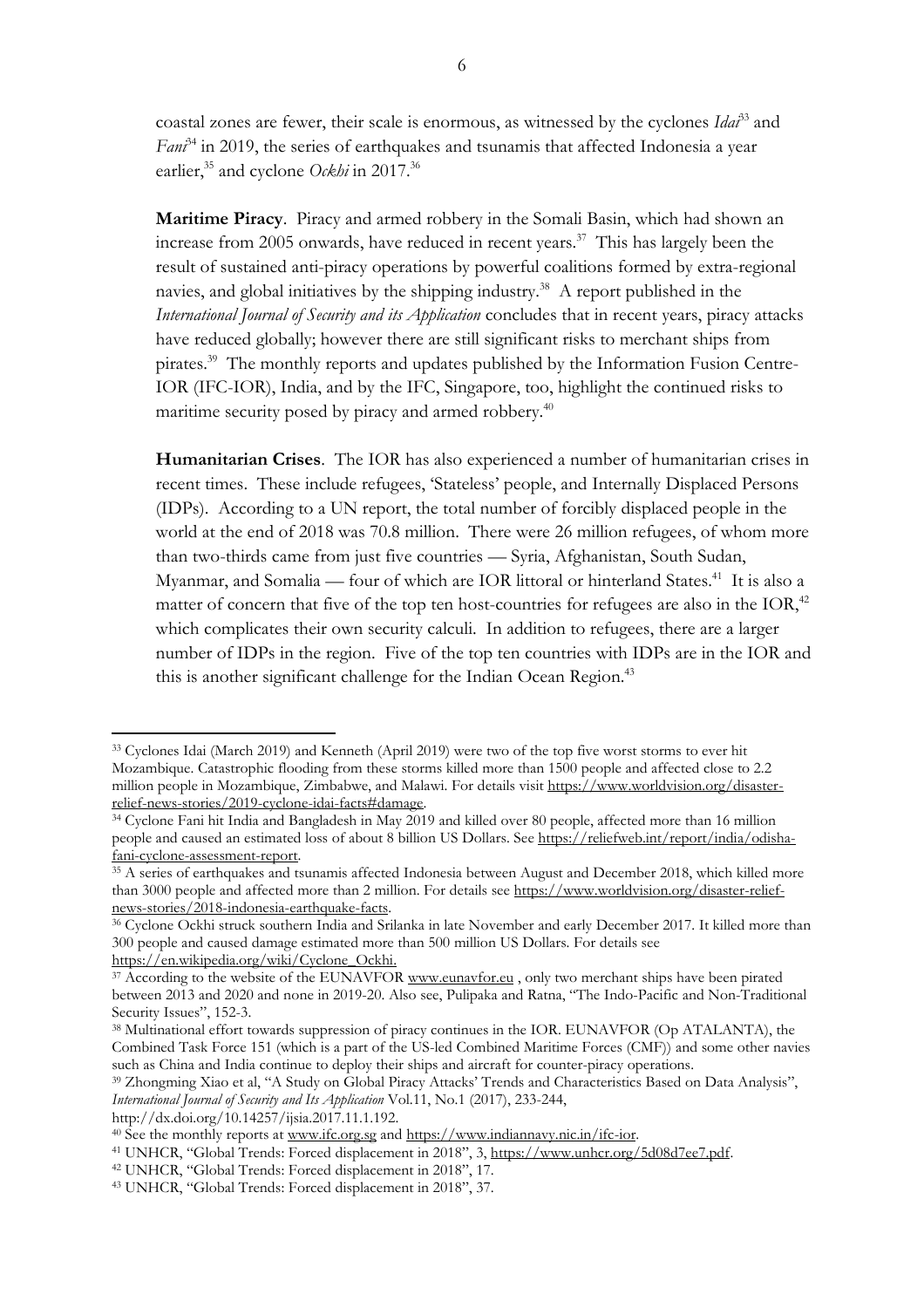**IUU Fishing**. IUU fishing is yet another major concern for IOR nations, especially those whose economies have a substantive dependence on fisheries and related sectors. IUU fishing represents an estimated 15 to 30 per cent of global catch, with South- and South-East Asia facing the highest incidence of IUU fishing, <sup>44</sup> although the problem is also pronounced off Australia's northwest coast.<sup>45</sup> According to the IUU Fishing Index Report 2019, countries in Asia (region) and the Indian Ocean (ocean basin) are the worst performers, implying that their vulnerability to IUU fishing as well as their management and response mechanisms are the poorest among all regions and ocean basins.<sup>46</sup> The IFC Singapore's monthly update illustrates the increasing trend in IUU fishing incidents for the vears 2018-19.47

**Threat from Non-State Actors**. There is also an increasing threat from non-State actors in the Indian Ocean. The recent attacks on a Saudi oil tanker and a Saudi naval frigate, purportedly by Houthi militia, demonstrate this threat.<sup>48</sup>

**Gunrunning**. 'Gunrunning' (i.e., the illicit trafficking of firearms) is a major problem globally, and this is equally the case within the IOR. This is also closely linked with trafficking in people and drugs, as also with terrorism.

**Climate Change**. Lee Cordner points out that the combined impacts of climate change, environmental degradation, and ocean resource exploitation, will profoundly affect the lives of millions in a region (IOR) where many States have little capability to manage or respond to them.<sup>49</sup>

The enormity of the challenges to maritime security posed by this plethora of non-traditional threats is evident in the IOR. Of even greater concern is the upward trend (with the exception of piracy) in the incidence of these threats. In the next section, the extant mechanisms for maritime cooperation in dealing with these threats will be examined.

## **Assessment of Regional Cooperation in the IOR**

<sup>47</sup> IFC Monthly Map: March 2020,

<sup>44</sup> Government of the USA, Office of the Director of National Intelligence, "Global Implications of Illegal, Unreported and Unregulated (IUU) Fishing", 19 September 2016, 6, [https://fas.org/irp/nic/fishing.pdf.](https://fas.org/irp/nic/fishing.pdf) <sup>45</sup> Sam Bateman et al, "New Challenges for Maritime Security in the Indian Ocean – An Australian Perspective", 6,

[http://www.aph.gov.au/DocumentStore.ashx?id=7724c653-9d15-4d62-8d5b-4b7f0d6a3a16.](http://www.aph.gov.au/DocumentStore.ashx?id=7724c653-9d15-4d62-8d5b-4b7f0d6a3a16) <sup>46</sup> G Macfadyen et al, "The IUU Fishing Index 2019", Poseidon Aquatic Resource Management Limited and the Global Initiative Against Transnational Organized Crime, [http://iuufishingindex.net/include/IUU-Report.pdf.](http://iuufishingindex.net/include/IUU-Report.pdf)

[https://www.ifc.org.sg/ifc2web/app\\_pages/User/common/SharingPublications.cshtml.](https://www.ifc.org.sg/ifc2web/app_pages/User/common/SharingPublications.cshtml) <sup>48</sup> "Houthi Terrorist Attack in Saudi Warship Al Madinah", 06 February 2017,

<http://www.arabnews.com/node/1049986/houthi-suicide-attack-saudi-warship> and "Yemen's Houthis Hit Saudi Oil Tanker Causing Slight Damage: Saudi T.V*."*, 25 July 2018, [https://www.reuters.com/article/us-yemen-security](https://www.reuters.com/article/us-yemen-security-tanker/yemens-houthis-hit-saudi-oil-tanker-causing-slight-damage-saudi-tv-idUSKBN1KF1H5)[tanker/yemens-houthis-hit-saudi-oil-tanker-causing-slight-damage-saudi-tv-idUSKBN1KF1H5.](https://www.reuters.com/article/us-yemen-security-tanker/yemens-houthis-hit-saudi-oil-tanker-causing-slight-damage-saudi-tv-idUSKBN1KF1H5)

<sup>49</sup> Lee Cordner, "Progressing Maritime Security Cooperation in the Indian Ocean", *Naval War College Review* 64, No 4, (Autumn 2011), 70.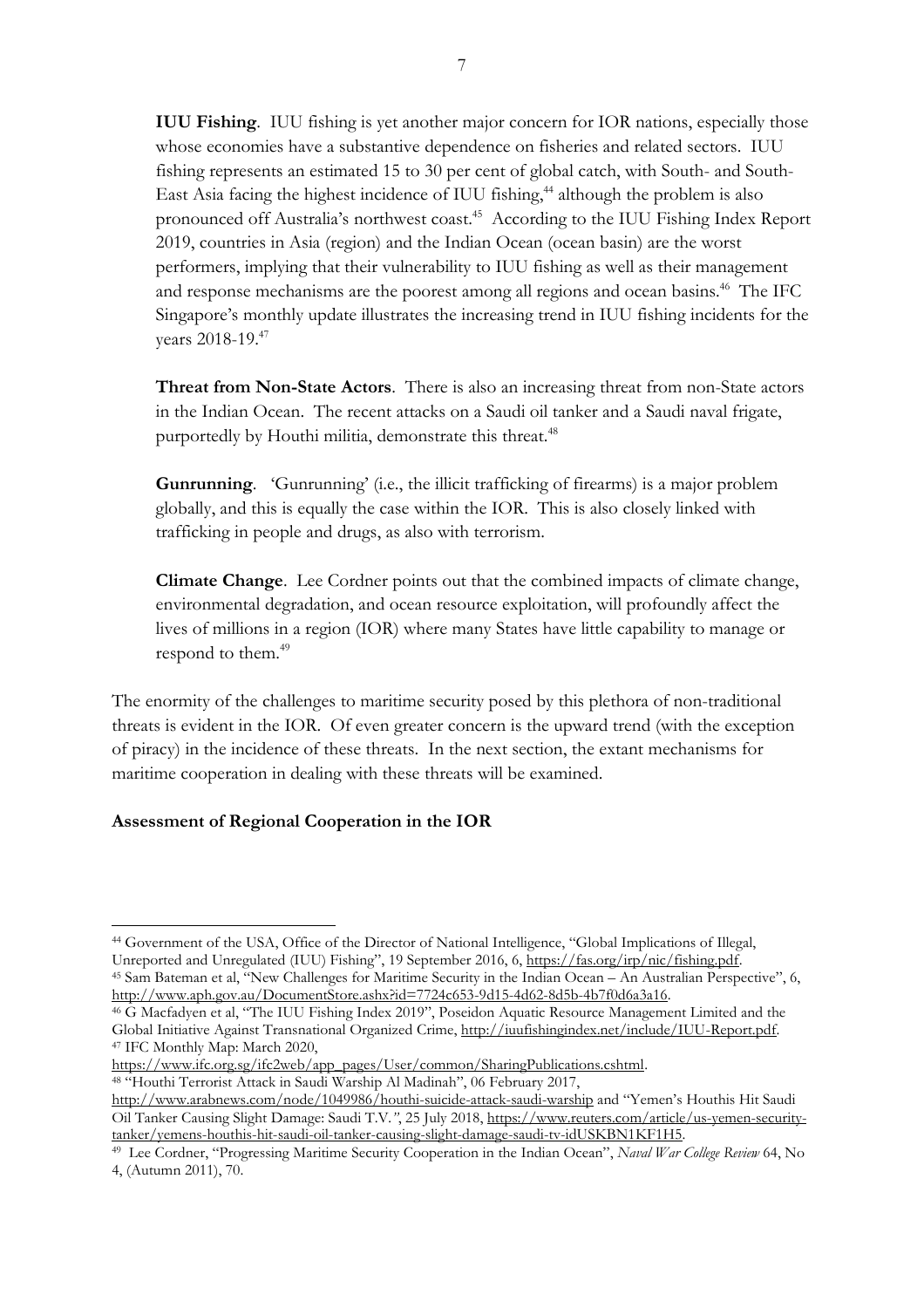"Navies are inherently international and collaborative — the seas remain the great global commons and because, as I have said, the international trading system is inherently global, we have a fundamental responsibility to *contribute to its safe and effective operation."* 50

The story of maritime security cooperation in the IOR is, ironically, largely the story of its absence. It has been absent since the ascendance of European maritime powers in the region, during the colonial period, and even as late as in the latter half of the twentieth century. To be sure, even in recent past, whenever crises have emerged in the region, the regional navies have not been able to adequately or comprehensively address these challenges. For example, piracy in the Gulf of Aden and off the coast of Somalia has largely been contained through the collective and cooperative effort of extra-regional powers, with little initiative among the regional navies being in evidence. <sup>51</sup> Even in the case of recurrent natural disasters, the collective regional response has been muted.

However, it will perhaps be misleading to assume that there is an absence of capability and capacity among the IOR nations to deal with regional security challenges. Countries like India, South Africa, Australia, Indonesia and others have adequate maritime capability to address maritime security threats. What is remarkable, though, is the lack of regional coordination, habits of cooperation or a sense of regional identity.<sup>52</sup> There are hardly any regional security architectures and maritime cooperation is largely focussed at a sub-regional level, which is in itself weak. According to Cordner, *"In order to flourish, collective and cooperative security needs a common perception of threat, a common 'enemy' and none has existed in the IOR until recently".*<sup>53</sup> Vice Admiral MacDougall was perhaps prescient in noting, in 1995, that *"given the size of the Indian Ocean and the* political, economic and cultural diversity of its littoral states, the foreseeable future is unlikely to bring speedy *developments in maritime cooperation"*. <sup>54</sup> Commodore C Uday Bhaskar also notes that *"the IOR does* not lend itself to cohesion due to the disparate political and economic profile of the littorals".<sup>55</sup> He goes on to add that the principal constraints in management of maritime challenges in the region are the disparate composition of individual states, the low political trust that prevails, enduring historical narratives concerning territoriality, and a deep-seated insecurity and mistrust about 'the other'.<sup>56</sup> There are important exceptions though. For example, this assessment excludes the impressive record of the Association of South East Asian Nations (ASEAN) and its related forums and

<sup>53</sup> Cordner, "Indian Ocean Maritime Security", 200.

<sup>50</sup> Vice Admiral Ray Griggs, former Chief of RAN, "The Navy's Role in the Maritime Century", Address to the Lowy Institute, 17 August 2012, [https://www.navy.gov.au/media-room/publications/chief-navy-speeches/griggs](https://www.navy.gov.au/media-room/publications/chief-navy-speeches/griggs%20on%20March%2013) on [March](https://www.navy.gov.au/media-room/publications/chief-navy-speeches/griggs%20on%20March%2013) 13.

<sup>&</sup>lt;sup>51</sup> Although the Regional Cooperation Agreement on Combating Piracy and Armed Robbery against Ships in Asia [\(ReCAAP\)](https://www.recaap.org/resources/ck/files/ReCAAP%20Agreement/ReCAAP%20Agreement.pdf) is a regional government-to-government agreement to promote and enhance cooperation against piracy and armed robbery against ships in Asia, the greater burden of combating piracy has been shared by the Combined Task Force 151 (CTF 151) (see <https://combinedmaritimeforces.com/ctf-151-counter-piracy/> ), NATO under Operation OCEAN SHIELD and the European Union Naval Force (EUNAVFOR) under Operation ATALANTA.

<sup>52</sup> Lee Cordner, "Indian Ocean Maritime Security: Risk-based International Policy Development", 198.

<sup>54</sup> Mac Dougall, "The Naval View"*,* in Australia's Maritime Bridge into Asia, eds Sam Bateman and Dick Sherwood, (Sydney: Allen and Unwin 1995), 209.

<sup>55</sup> C Uday Bhaskar, "The Effectiveness of Cooperative Mechanism", in Maritime Security in the Indo-Pacific: Perspectives from China India and the United States, ed Mohan Malik, (London: Rowmann & Littlefield, 2014), 239.

<sup>56</sup> C Uday Bhaskar, "The Effectiveness of Cooperative Mechanism", 239.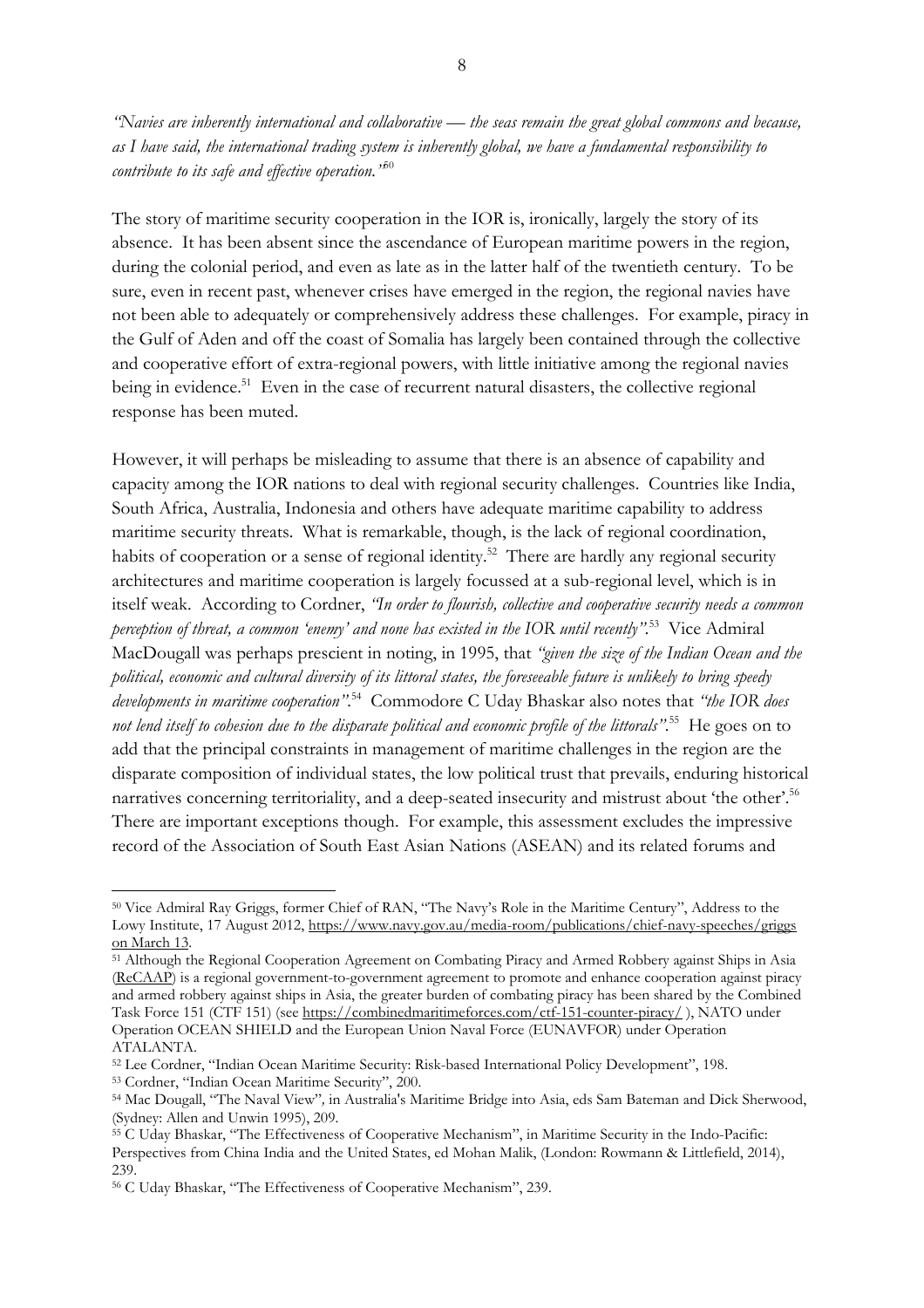## **Problems in Maritime Security Cooperation in the IOR**

**Defining Maritime Security**. To begin with, many experts believe that it is problematic to arrive at a common understanding of maritime security among the IOR littoral states. Most IOR nations have diverse, and often conflicting, maritime interests. Their geographical limitations vis-à-vis their political and economic aspirations impose constraints on their understanding of maritime security. For example, Admiral Marsetio has identified eight maritime challenges that Indonesia faces in the region, namely, the competition for natural resources and sea-borne trade, territorial disputes, safety of navigation, marine environment, transnational organised crime, natural disasters, energy security and food security.<sup>57</sup> More recently, Rear Admiral Muhammad Ali of Indonesia, while speaking at the Sea Power Conference in Australia in 2019, also stressed the need *"to deter and combat 'actual threats', namely, terror, separatism, endemic disease and natural disasters"*. <sup>58</sup> For India, the more important challenges are coastal security, maritime terrorism, piracy and protection of seaborne trade in addition to the traditional security challenges as a result of naval build up in the IOR.<sup>59</sup> From an Australian perspective, protection of seaborne trade, protection of offshore oil and gas installations, terrorism, transnational crime, climate change and non-geographic threats such as cyber and space crimes appear to be more relevant.<sup>60</sup>

Further, there are clear differences on what constitutes a threat to maritime security. While some nations want to include non-traditional threats in their definition of maritime security, some do not want to do so.<sup>61</sup> Archipelagic and small island countries, which include some nations with large Exclusive Economic Zones (EEZ) but inadequate capability for surveillance and control, may have prioritise threats such as climate change and IUU fishing, while nations that have relatively small maritime zones but large fishing fleets appear to be uncomfortable in including IUU fishing within the ambit of maritime security.<sup>62</sup>

**Diversity**. Broadly speaking, the IOR is too diverse to be defined under a single regional concept. Cordesman *et al* have grappled with this problem of diversity in their strategic net assessment report. They write that the IOR is so diverse that even describing its sub-regions is a challenge because *"every aspect of culture, religion, security situation ….can change by crossing a single*

<sup>57</sup> Admiral Dr Marsetio, "Troubled Waters: Maritime Challenges in the Asia-Pacific"*, Ionsphere*, Second Edition, (July 2013), 7-9.

<sup>58</sup> "Indonesian Navy Perspective: Preserving Our Oceans as Irreplaceable Heritage of Humankind", You Tube video, 1:33:36, Royal Australian Navy, 15 Jan 2020, Royal Australian Navy Sea Power [Conference](https://www.youtube.com/watch?v=8548-a35hhM) 2019 Session 2, [https://www.youtube.com/watch?v=8548-a35hhM.](https://www.youtube.com/watch?v=8548-a35hhM)

<sup>&</sup>lt;sup>59 "</sup>Navy Chief: We are Building a Combat Ready, Credible and Cohesive Indian Navy", You Tube video, 00:21:40, Bharat Shakti, [https://www.youtube.com/watch?v=XBKzA52z7tI.](https://www.youtube.com/watch?v=XBKzA52z7tI)

<sup>60</sup> Address by Vice Admiral Tim Barrett, Chief of Navy, Royal Australian Navy at the Indian Ocean Naval Symposium in Tehran on 19 April 2018, [https://www.navy.gov.au/media-room/publications/chief-navy-speeches-](https://www.navy.gov.au/media-room/publications/chief-navy-speeches-2018-indian-ocean-naval-symposium)[2018-indian-ocean-naval-symposium](https://www.navy.gov.au/media-room/publications/chief-navy-speeches-2018-indian-ocean-naval-symposium) . Also see "Responding to Transnational Maritime Security Threats", Chief of Navy's Address at the Fifth International Maritime Security Conference in Singapore on 16 May 2017, [https://www.navy.gov.au/media-room/publications/chief-navy-speeches-responding-transnational-maritime](https://www.navy.gov.au/media-room/publications/chief-navy-speeches-responding-transnational-maritime-security-threats)security-threats.

<sup>61</sup> Bateman, "Solving the 'Wicked Problems' of Maritime Security", 2.

<sup>62</sup> Bateman, "Solving the 'Wicked Problems' of Maritime Security", 3.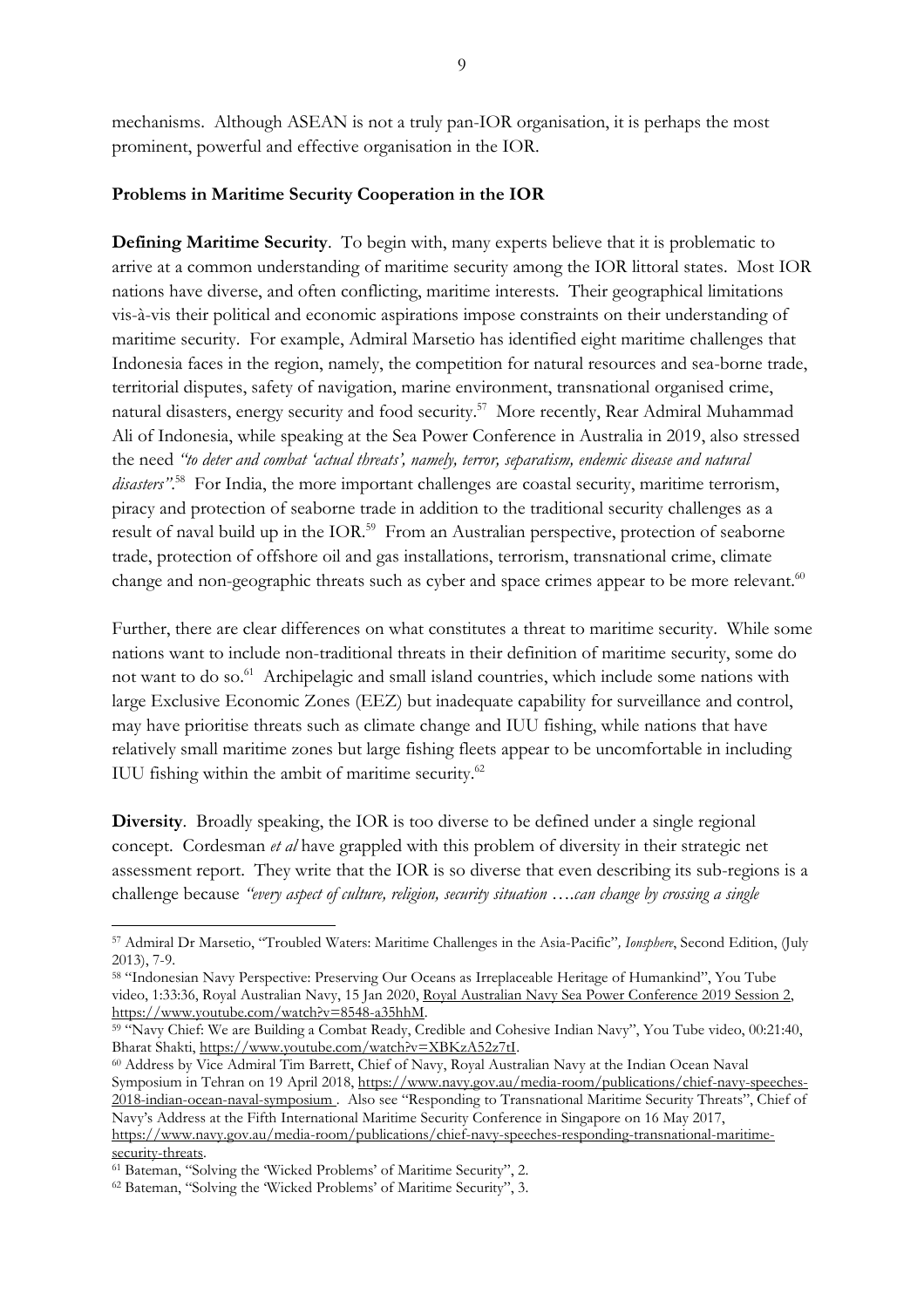*border"*. <sup>63</sup> They point out that *"real regional cooperation …….. is at best diplomatic fiction"*. <sup>64</sup> It is this diversity that, in the first place, adversely impacts mutual trust and cooperation. That this diversity often manifests itself as animosity does little to help the situation.

**Political Differences**. Although the efforts to build maritime cooperation in the IOR began as early as the 1980s, these came to naught due to various reasons such as political differences, lack of common interests, and simply because of the perception that the cost of cooperation was simply not worth it. $65$  The IOR, in large measure owing to its chequered history, is deeply entrenched in political, religious, ethnic and ideological conflict — ranging from the Persian Gulf to South- and South-East Asia.

**Lack of Common Interests**. Lee Cordner writes that there is *"unlikely to be a single defining moment that will galvanize action"* amongst the IOR littoral States casing them to cooperate and notes that *"late and ineffectual reaction is the most realistic and likely scenario"*. <sup>66</sup> This concern reverberates among many experts who note that the presence of various sub-regional structures in the IOR such as the GCC, ARF, EAS, APEC, SAARC, BIMSTEC, SADC, ASEAN, OIC, etc, have different priorities and different membership-criteria, which reflect sub-regional priorities<sup>67</sup> and which, in turn, *"has an operationally inhibitory effect in the IOR"*. 68

**Wide Geographical Expanse**. Experts also argue that the wide dispersion of littoral states across the IOR vis-à-vis the comparative proximity of nations in other regions is a challenge to effective maritime cooperation.<sup>69</sup> Not only is the huge geographic expanse of IOR a challenge in terms of communication, it also presents the problem of disparate strategic outlooks to accommodate a 'one size fits all' approach to regional security architecture.<sup>70</sup> Rory Medcalf writes that the [Indo-Pacific] region is too big, and its littoral states and extra-regional stakeholders are too disparate and numerous to be expected to achieve timely and practical multilateral solutions to a host of problems ranging from piracy to strategic mistrust.<sup>71</sup>

<sup>63</sup> Cordesman and Toukan, "The Indian Ocean Region: A Strategic Net Assessment", 1.

<sup>64</sup> Cordesman and Toukan, "The Indian Ocean Region: A Strategic Net Assessment", 1.

<sup>65</sup> Sam Bateman, "The Indian Ocean Naval Symposium – Will the Navies of the Indian Ocean Unite?", RSIS Commentaries, 17 March 2008, S Rajaratnam School of International Studies, 3, [https://www.rsis.edu.sg/rsis](https://www.rsis.edu.sg/rsis-publication/idss/1055-the-indian-ocean-naval-symposi/)[publication/idss/1055-the-indian-ocean-naval-symposi/.](https://www.rsis.edu.sg/rsis-publication/idss/1055-the-indian-ocean-naval-symposi/)

<sup>66</sup> Cordner, "Progressing Maritime Security in the IOR", 76.

<sup>67</sup> Michael L'Estrange, "An Overview of Indian Ocean Security Architecture"*,* in Protecting the Ability to Trade in the Indian Ocean Maritime Economy, Proceedings of the Indian Ocean Naval Symposium Seminar 2014, ed Andrew Forbes, Sea Power Series No 3, Sea Power Centre - Australia, 11.

<sup>68</sup> Bernard H Teuteberg, "Operationalising Regional Maritime Cooperation Towards Ensuring Collective Maritime Security for the Indian Ocean Rim Association for Regional Cooperation", in IONS: Contemporary Transnational Challenges: International Maritime Connectivities, eds Ravi Vohra et al, (New Delhi: KW Publishers, 2008), 149- 150.

<sup>69</sup> Teuteberg, "Operationalising Regional Maritime Cooperation", 150. Also see Bateman, "The Indian Ocean Naval Symposium – Will the Navies of the Indian Ocean Unite?", 3.

<sup>70</sup> L'Estrange, "An Overview of Indian Ocean Security Architecture"*,* 11*.*

<sup>71</sup> Rory Medcalf, "Mapping the Indo Pacific: China, India and the United States", in Mohan Malik ed, Maritime Security in the Indo-Pacific: Perspectives from China India and the United States, (London: Rowmann & Littlefield, 2014), 55.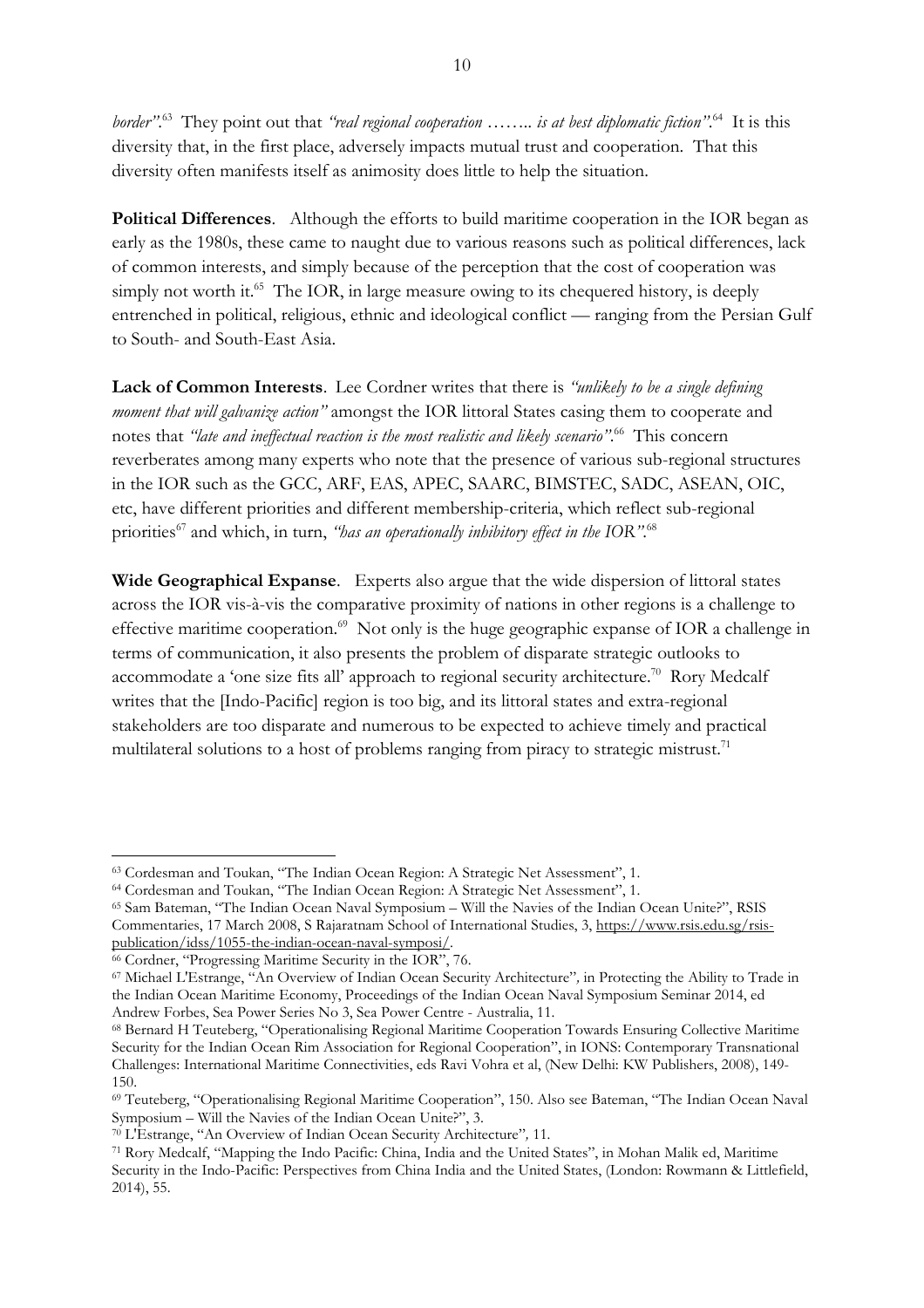**Lack of Resources and Capacity**. Many regional States lack the ability to protect their maritime interests, let alone contribute to regional efforts.<sup>72</sup> This deficiency is even more pronounced because of large-scale socio-economic problems such as poverty, illiteracy, poor health and sanitation and unemployment. Almost half of the IOR States have 'Medium' to 'Low' Human Development Indices (HDI), which implies that for these States, it will be more important to devote their resources towards poverty alleviation, infrastructure development, health and education.<sup>73</sup> This limitation is compounded by the effects of natural disasters and humanitarian crises that have been brought out earlier in this paper.

**Role of Regional and Extra-Regional Powers**. The IOR, till very recently and even now, did not have strong littoral powers that could influence regional affairs, although countries like Australia, India, Indonesia, Iran, South Africa and Saudi Arabia do exert varying degrees of influence in the region. As a result, the IOR has been influenced largely by extra-regional powers which have significant maritime interests in the region. This is at times perceived as interference and is not welcomed by some IOR nations.<sup>74</sup> At the same time, many experts stress the need to recognise the interests of extra-regional powers and accommodate their involvement. <sup>75</sup> They also maintain that the role of these extra-regional powers is crucial in maintaining regional stability and security. Take for example, the commonly encountered view that 'External powers must be involved in IOR security if arrangements are to be meaningful and have a chance *of being effective"*<sup>76</sup> and that *"….not involving extra-regional countries that have major interest and stakes in the region may prove to be a major stumbling block"*. 77 As far as the extra-regional powers themselves are concerned, they continue to view the IOR as a region of significant interest and intend to remain focussed on regional affairs, <sup>78</sup> even while the littoral States of the region would continue to emphasise the preponderance of national sovereignty in the international order.<sup>79</sup> Some experts have suggested *"the creation of 'middle power coalitions': informal arrangements where regional players* cooperate with one another on strategic issues, working in self-selecting groups that do not include China or the *United States."*<sup>80</sup>

It is apparent that there are genuine concerns about maritime security and stability in the region amongst IOR littoral States, which potentially provide the foundation for building cooperation. Simultaneously, however, there are overriding individual interests that tend to blunt cooperative

<sup>72</sup> Lee Cordner, "Indian Ocean Maritime Security: Risk-based International Policy Development", 199.

<sup>73</sup> United Nations Development Programme (UNDP), "Human Development Indices and Indicators 2018", [http://hdr.undp.org.](http://hdr.undp.org/)

<sup>74</sup> Lee Cordner, "Maritime Security in the Indian Ocean Region: Compelling and Convergent Agendas", *Australian Journal of Maritime and Ocean Affairs* , Vol 2(1), (2010) ,16.

<sup>75</sup> Cordner, "Progressing Maritime Security in the IOR", 69.

<sup>76</sup> Cordner, "Progressing Maritime Security in the IOR", 69.

<sup>77</sup> Jane Chan, "Maritime Cooperation in the Indian Ocean", ed Andrew Forbes*,* Sea Power Series 3 Proceedings of the Indian Ocean Naval Symposium Seminar 2014, Sea Power Centre, Australia, 109.

<sup>78</sup> Andrew C Winner, "The United States and Maritime Security Challenges", in Maritime Security in the Indo-Pacific: Perspectives from China India and the United States, ed Mohan Malik, (London: Rowmann & Littlefield, 2014), 183.

<sup>79</sup> Arun Prakash, "Commonality of Maritime Challenges and Options for a Cooperative IOR Maritime Security Structure", in IONS: Contemporary Transnational Challenges: International maritime Connectivities, eds Ravi Vohra et al, (New Delhi: KW Publishers, 2008), 190.

<sup>80</sup> Rory Medcalf and C Raja Mohan, "Responding to Indo-Pacific Rivalry: Australia, India and Middle Power Coalitions",1, [https://www.lowyinstitute.org/publications/responding-indo-pacific-rivalry-australia-india-and](https://www.lowyinstitute.org/publications/responding-indo-pacific-rivalry-australia-india-and-middle-power-coalitions)[middle-power-coalitions.](https://www.lowyinstitute.org/publications/responding-indo-pacific-rivalry-australia-india-and-middle-power-coalitions)